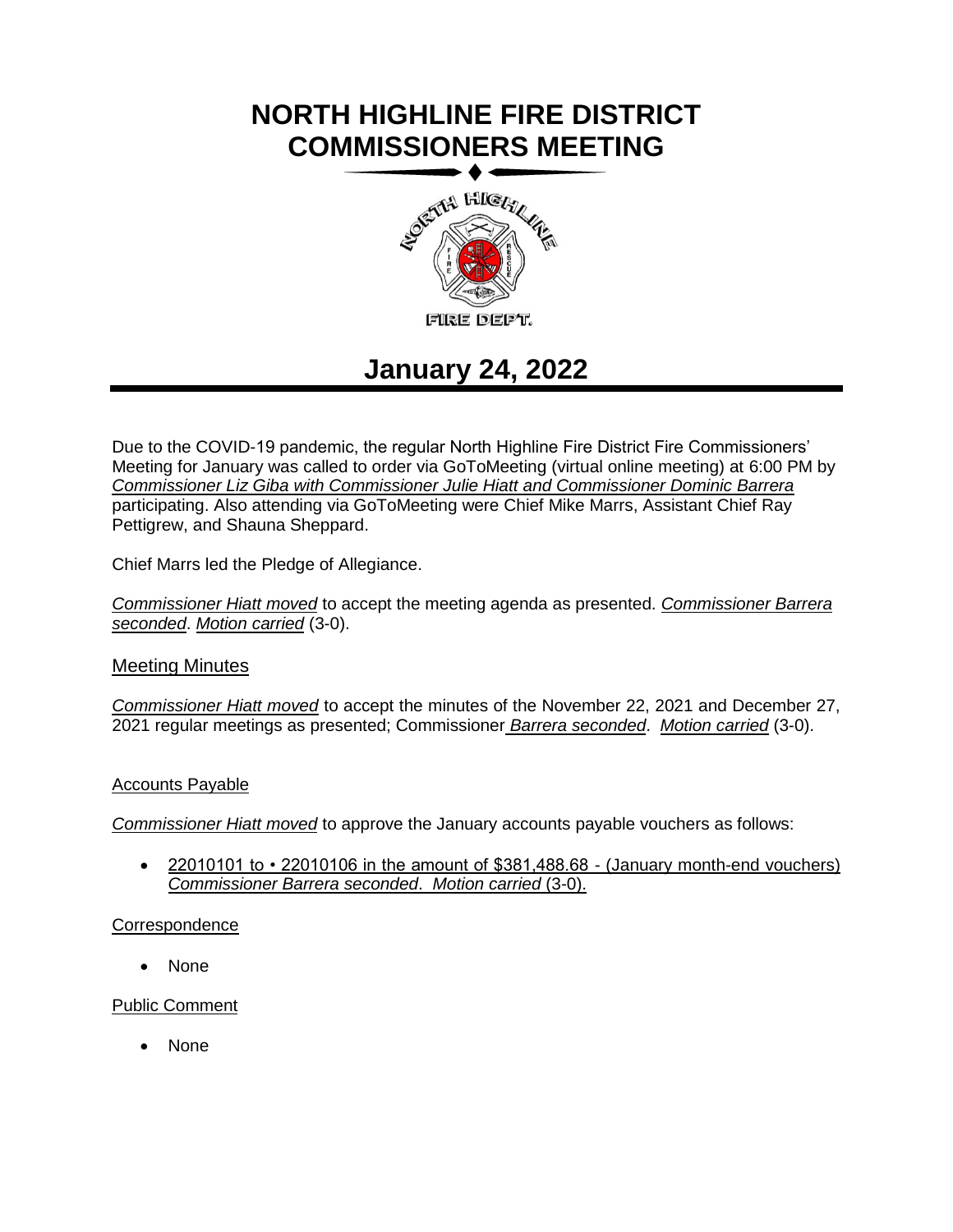#### Commissioners' Report

- North Highline Subarea Plan Update –Commissioner Giba suggested the board focus on things in the proposed Subarea Plan that would directly impact NHFD, specifically, the proposed land use amendments. She asked Jacqueline Reid of King County several questions about them and learned the proposed land use and zoning amendments would likely result in a substantial increase in housing density that would directly impact NHFD. Inclusionary zoning could double the new housing density. We will address our response to the Subarea Plan at our regular February 2022 meeting.
- Commissioner Giba asked if we had received the Benefit Charge data. She wants to review the tax-exempt and commercial properties with an assessed improvement value of \$1,000. It seems some commercial properties might not have been updated for many years. Chief Marrs recalls that the Assessor's Office updates its assessment process every 3-5 years based on a market-rate analysis of the area.
- Commissioner Giba is trying to find someone with the county who will reach out to the new business owner about permitting the old Taradise building

#### IAFF Local #1461

• None

#### Financial Reports

• All financials are tracking.

#### Chief's Report

#### Chief Marrs reported on the following:

- Aid 318 Upstaffing We are working to ensure we have a full-time aid car. So far, we are accomplishing this through overtime. This is a large financial burden, so we are exploring possible funding sources. We have found three possibilities: (1) raising the Fire Benefit Charge, (2) Ground Emergency Medical Transport (GEMT) or (3) Fee for Service Transport. With the Fee for Service option, we would not. Instead of contacting TriMed or AMR we would transport and use the income to supplement the aid car The GEMT monies are part of Medicaid program that reimburses fire departments for transports and stay at home care. Chief Marrs knows of one department that has received over \$1M in one year from GEMT. Commissioner Hiatt asked if we have adequate administrative support for GEMT Chief Marrs responded that is one of the questions that needs to be answered. A review of the details and the process are a worthwhile effort as it seems to be a viable funding option for us.
- Station 18 Remodel Update We are making progress. We will be meeting with the architect again in early February.
- Omicron Variant Update We are still in record high territory. The current hospital occupancy of COVID patients is 22.7%. This goal is to bring it below 10%. The National Guard is assisting at Harborview. Patients are experiencing bed delays, which means waiting in an ambulance for a bed in the emergency room. Vaccinations and boosters are highly encouraged.